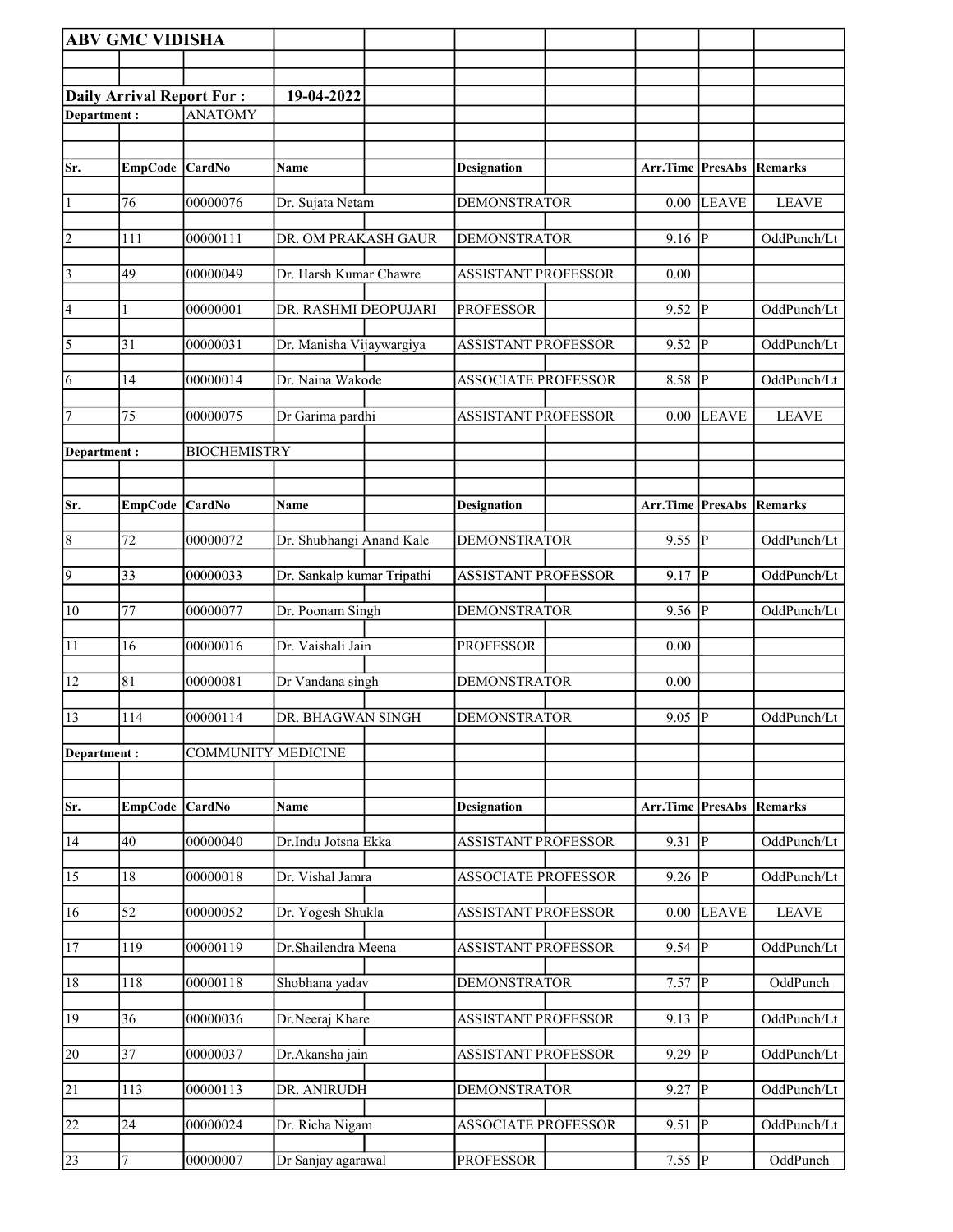| $\overline{24}$ | 82             | 00000082                 | Dr. Ashish Upaddhyay        | <b>DEMONSTRATOR</b>        | 0.00                            | LEAVE        | <b>LEAVE</b> |
|-----------------|----------------|--------------------------|-----------------------------|----------------------------|---------------------------------|--------------|--------------|
| 25              | 80             | 00000080                 | Dr.Nandini shukla           | <b>DEMONSTRATOR</b>        | 8.53                            | P            | OddPunch/Lt  |
| Department :    |                | <b>DEAN</b>              |                             |                            |                                 |              |              |
|                 |                |                          |                             |                            |                                 |              |              |
| Sr.             | <b>EmpCode</b> | <b>CardNo</b>            | Name                        | <b>Designation</b>         | Arr.Time PresAbs                |              | Remarks      |
| 26              | 97             | 00000097                 | DR. Sunil Nandeshwar        | <b>DEAN</b>                | 0.00                            | lod          | OD           |
| Department:     |                | <b>FORANSIC MEDICINE</b> |                             |                            |                                 |              |              |
|                 |                |                          |                             |                            |                                 |              |              |
| Sr.             | <b>EmpCode</b> | <b>CardNo</b>            | Name                        | <b>Designation</b>         | <b>Arr.Time PresAbs Remarks</b> |              |              |
| 27              | 35             | 00000035                 | Dr. Narendra singh patel    | <b>ASSOCIATE PROFESSOR</b> | 9.54                            | lР           | OddPunch/Lt  |
| 28              | 112            | 00000112                 | DR. POOJA TIWARI            | <b>DEMONSTRATOR</b>        | 0.00                            |              |              |
| 29              | 54             | 00000054                 | Dr.Manish Nigam             | <b>PROFESSOR</b>           | 9.34                            | p            | OddPunch/Lt  |
| 30              | 85             | 00000085                 | Dr. Sharad Dohare           | <b>DEMONSTRATOR</b>        | 9.55                            | P            | OddPunch/Lt  |
| 31              | 126            | 00000126                 | Dr. Vivek kumar Chouksey    | <b>ASSISTANT PROFESSOR</b> | 9.26                            | P            | OddPunch/Lt  |
| Department :    |                | MICROBIOLOGY             |                             |                            |                                 |              |              |
|                 |                |                          |                             |                            |                                 |              |              |
| Sr.             | <b>EmpCode</b> | <b>CardNo</b>            | Name                        | <b>Designation</b>         | <b>Arr.Time PresAbs Remarks</b> |              |              |
| 32              | 88             | 00000088                 | Dr. Sanjay Singh            | <b>ASSISTANT PROFESSOR</b> | 9.51                            | P            | OddPunch/Lt  |
| 33              | 4              | 00000004                 | Dr Avinash laghave          | <b>PROFESSOR</b>           | 9.51                            | P            | OddPunch/Lt  |
| 34              | 125            | 00000125                 | DR.Himanshi Bansal          | <b>ASSISTANT PROFESSOR</b> | 9.30                            | P            | OddPunch/Lt  |
| 35              | 79             | 00000079                 | Dr.Prashant kumar bhakoriya | <b>DEMONSTRATOR</b>        | 0.00                            |              |              |
| $\overline{36}$ | 106            | 00000106                 | Dr.Aarti Jain               | <b>ASSOCIATE PROFESSOR</b> | 9.54                            | $ {\bf P} $  | OddPunch/Lt  |
| 37              | 110            | 00000110                 | DR, RAGINI DANGI            | <b>DEMONSTRATOR</b>        | 9.14   $P$                      |              | OddPunch/Lt  |
| Department:     |                | PATHOLOGY                |                             |                            |                                 |              |              |
|                 |                |                          |                             |                            |                                 |              |              |
| Sr.             | <b>EmpCode</b> | CardNo                   | Name                        | <b>Designation</b>         | Arr.Time PresAbs                |              | Remarks      |
| $\overline{38}$ | 128            | 00000128                 | DR.PREETI MANDLOI           | <b>ASSISTANT PROFESSOR</b> | 0.00                            | <b>LEAVE</b> | <b>LEAVE</b> |
| $\overline{39}$ | 83             | 00000083                 | Dr.Fuzail Ahmad             | <b>DEMONSTRATOR</b>        | 0.00                            |              |              |
| 40              | 84             | 00000084                 | Dr. Sunil Nagar             | <b>DEMONSTRATOR</b>        | 0.00                            |              |              |
| 41              | 78             | 00000078                 | Dr. Rajnikant ahirwar       | <b>DEMONSTRATOR</b>        | $9.17$ P                        |              | OddPunch/Lt  |
| 42              | 17             | 00000017                 | Dr. Tina Rai                | <b>ASSOCIATE PROFESSOR</b> | 0.00                            |              |              |
| 43              | 48             | 00000048                 | Dr.Pratibha Meena           | <b>ASSISTANT PROFESSOR</b> | 0.00                            |              |              |
| 44              | 6              | 00000006                 | Dr Gopal krishna sawke      | <b>PROFESSOR</b>           | 0.00                            |              |              |
| 45              | 51             | 00000051                 | Dr. Lal Pranay singh        | ASSISTANT PROFESSOR        | $9.34$ P                        |              | OddPunch/Lt  |
|                 |                |                          |                             |                            |                                 |              |              |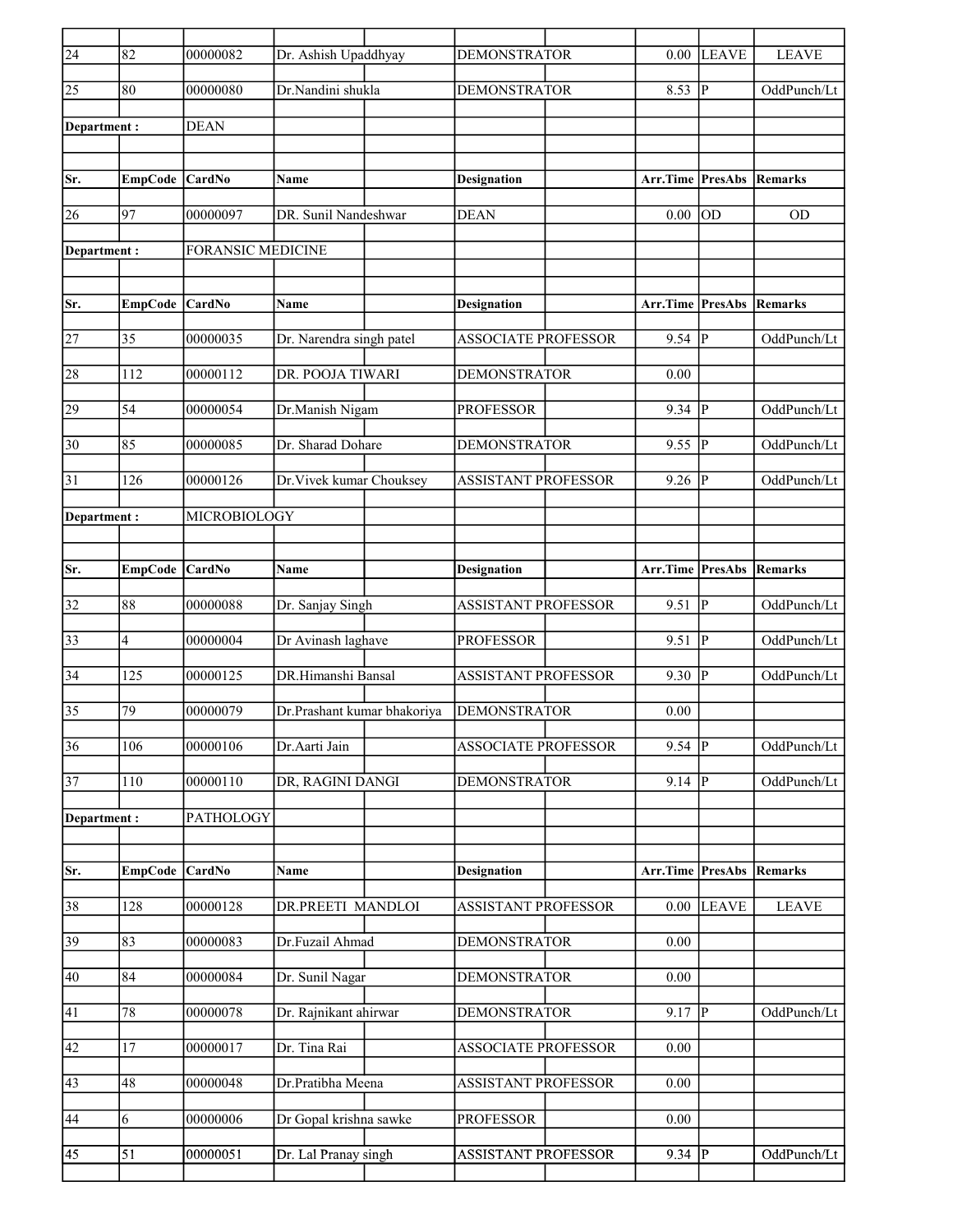| Department: |                | PHARAMCOLOGY  |                         |                            |                           |                |             |
|-------------|----------------|---------------|-------------------------|----------------------------|---------------------------|----------------|-------------|
|             |                |               |                         |                            |                           |                |             |
| Sr.         | <b>EmpCode</b> | <b>CardNo</b> | Name                    | <b>Designation</b>         | <b>Arr.Time   PresAbs</b> |                | Remarks     |
|             |                |               |                         |                            |                           |                |             |
| 46          | 74             | 00000074      | Dr. Raina Jain          | <b>ASSISTANT PROFESSOR</b> | 9.53                      | p              | OddPunch/Lt |
| 47          | 73             | 00000073      | Dr. Sudhir Kumar Jain   | <b>ASSISTANT PROFESSOR</b> | 0.00                      |                |             |
|             |                |               |                         |                            |                           |                |             |
| 48          | 22             | 00000022      | Dr Akhilesh kumar       | <b>PROFESSOR</b>           | 7.37                      | <sup>1</sup> P | OddPunch    |
| Department: |                | PHYSIOLOGY    |                         |                            |                           |                |             |
|             |                |               |                         |                            |                           |                |             |
| Sr.         | EmpCode        | <b>CardNo</b> | <b>Name</b>             | <b>Designation</b>         | <b>Arr.Time PresAbs</b>   |                | Remarks     |
|             |                |               |                         |                            |                           |                |             |
| 49          | 108            | 00000108      | Dr.Geeta Shammani       | <b>ASSISTANT PROFESSOR</b> | 9.53                      | P              | OddPunch/Lt |
| 50          | 115            | 00000115      | Dr. SOBHARAN MEENA      | <b>DEMONSTRATOR</b>        | 9.45                      | P              | OddPunch/Lt |
|             |                |               |                         |                            |                           |                |             |
| $\vert$ 51  | 8              | 00000008      | Dr Suman rai            | <b>PROFESSOR</b>           | 0.00                      |                |             |
| 52          | 32             | 00000032      | Dr.Brajesh sharma       | <b>ASSISTANT PROFESSOR</b> | 8.52                      | P              | OddPunch/Lt |
| 53          | 71             | 00000071      | Dr. Parul Sharma        | <b>DEMONSTRATOR</b>        | 9.57                      | p              | OddPunch/Lt |
|             |                |               |                         |                            |                           |                |             |
| 54          | 70             | 00000070      | Dr. Pankaj Kumar Sharma | <b>DEMONSTRATOR</b>        | 9.57                      | P              | OddPunch/Lt |
| 55          | 15             | 00000015      | Dr. Mona Kharbanda      | <b>ASSOCIATE PROFESSOR</b> | 0.00                      |                |             |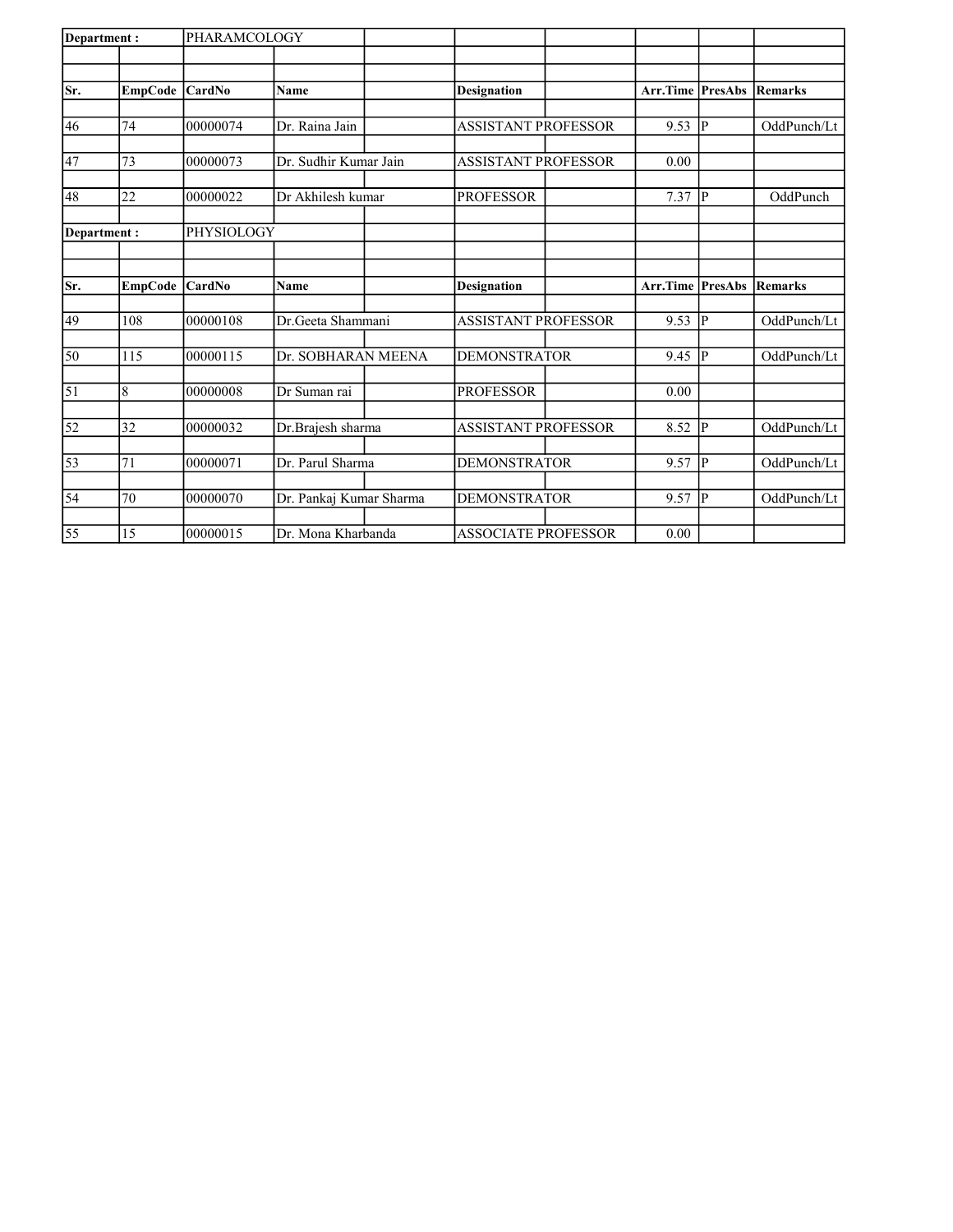|                | <b>ABV GMC VIDISHA</b>           |                    |                            |                                           |                                 |               |                |
|----------------|----------------------------------|--------------------|----------------------------|-------------------------------------------|---------------------------------|---------------|----------------|
|                |                                  |                    |                            |                                           |                                 |               |                |
|                | <b>Daily Arrival Report For:</b> |                    | 19-04-2022                 |                                           |                                 |               |                |
| Department:    |                                  | <b>ANESTHESIA</b>  |                            |                                           |                                 |               |                |
|                |                                  |                    |                            |                                           |                                 |               |                |
| Sr.            | EmpCode CardNo                   |                    | Name                       | <b>Designation</b>                        | Arr.Time PresAbs                |               | Remarks        |
| 1              | 127                              | 00000127           |                            | DR.JYOTI RAGHUWANSHI ASSISTANT PROFESSOR  | 9.31                            | P             | OddPunch/Lt    |
| 2              | 57                               | 00000057           | Dr. Vinyak Gour            | <b>ASSOCIATE PROFESSOR</b>                | 9.31                            | P             | OddPunch/Lt    |
| 3              | 58                               | 00000058           | Dr.Sevras Hingwe           | <b>ASSISTANT PROFESSOR</b>                | 9.31                            | P             | OddPunch/Lt    |
| 4              | 59                               | 00000059           | Dr.Chandrakant             | <b>ASSISTANT PROFESSOR</b>                | 9.00                            | <sup> p</sup> | Lt/Erl         |
| Department:    |                                  | <b>DEAN OFFICE</b> |                            |                                           |                                 |               |                |
| Sr.            | EmpCode CardNo                   |                    | Name                       | <b>Designation</b>                        | <b>Arr.Time PresAbs Remarks</b> |               |                |
| $\overline{5}$ | 104                              | 00000104           | Mukesh Kumar               | <b>ADMIN</b>                              | 9.49                            | P             | OddPunch/Lt    |
| 12             | 101                              | 00000101           | <b>Bhim Singh Parmar</b>   | <b>ADMIN</b>                              | 0.00                            |               |                |
| 13             | 102                              | 00000102           | Amit Singh Parihar         | ADMIN                                     | 0.00                            |               |                |
| 14             | 103                              | 00000103           | Namrata Jogdand            | <b>ADMIN</b>                              | 10.00                           | lР            | OddPunch/Lt    |
| Department :   |                                  | <b>DENTISTRY</b>   |                            |                                           |                                 |               |                |
| Sr.            | EmpCode CardNo                   |                    | Name                       | <b>Designation</b>                        | <b>Arr.Time PresAbs Remarks</b> |               |                |
|                |                                  |                    |                            |                                           |                                 |               |                |
| 15             | 131                              | 00000131           |                            | DR. HEERALAL CHOKOTIY ASSISTANT PROFESSOR | 0.00                            |               |                |
| 16             | 64                               | 00000064           | Dr.Rishi Thukral           | <b>ASSOCIATE PROFESSOR</b>                | 9.41                            | P             | Lt/Erl         |
| 17             | 116                              | 00000116           | Dr.Bharat jayant sumbh     | <b>PROFESSOR</b>                          | $9.55$ P                        |               | OddPunch/Lt    |
| Department:    |                                  | <b>DERMATOLOGY</b> |                            |                                           |                                 |               |                |
| Sr.            | EmpCode CardNo                   |                    | Name                       | <b>Designation</b>                        | Arr.Time PresAbs                |               | Remarks        |
| 18             | 100                              | 00000100           | Dr.sourabh jain            | <b>ASSOCIATE PROFESSOR</b>                | 9.54 $ \overline{P} $           |               | Lt/Erl         |
| Department:    |                                  | E.N.T.             |                            |                                           |                                 |               |                |
|                |                                  |                    |                            |                                           |                                 |               |                |
| Sr.            | EmpCode CardNo                   |                    | Name                       | <b>Designation</b>                        | Arr.Time PresAbs                |               | <b>Remarks</b> |
| 19             | 56                               | 00000056           | Dr. Aditya Gargav          | <b>ASSOCIATE PROFESSOR</b>                | 9.33   $P$                      |               | OddPunch/Lt    |
| 20             | 27                               | 00000027           | Dr. Shiv Kumar Raghuwanshi | <b>PROFESSOR</b>                          | 9.16  P                         |               | Lt/Erl         |
| Department:    |                                  | <b>MEDICINE</b>    |                            |                                           |                                 |               |                |
|                |                                  |                    |                            |                                           |                                 |               |                |
| Sr.            | EmpCode CardNo                   |                    | Name                       | <b>Designation</b>                        | Arr.Time PresAbs                |               | Remarks        |
| 21             | 12                               | 00000012           | Dr Preshant shrivastava    | <b>PROFESSOR</b>                          | $9.51$ P                        |               | OddPunch/Lt    |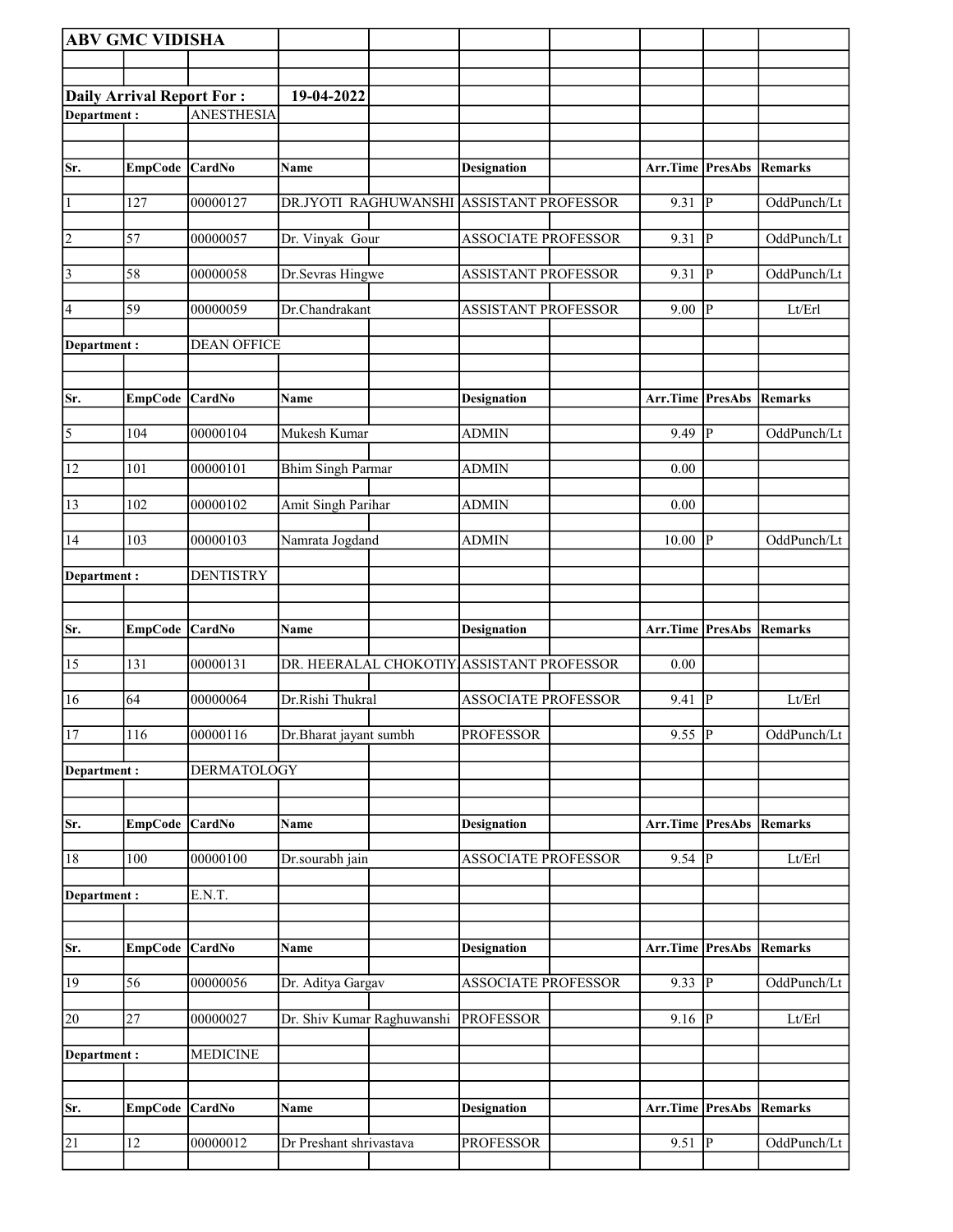| 22              | $\overline{30}$ | 00000030                 | Dr. Sandeep Aharwar       |                                          | <b>ASSOCIATE PROFESSOR</b> | $9.13$ P                        |              | OddPunch/Lt    |
|-----------------|-----------------|--------------------------|---------------------------|------------------------------------------|----------------------------|---------------------------------|--------------|----------------|
| $\sqrt{23}$     | 129             | 00000129                 | Dr. Mahendra pratap Singh |                                          | <b>ASSISTANT PROFESSOR</b> | 9.39                            | P            | Lt/Erl         |
| 24              | 23              | 00000023                 | Dr. Arvind Chouhan        |                                          | <b>ASSOCIATE PROFESSOR</b> | 0.00                            |              |                |
| 25              | $\overline{50}$ | 00000050                 | Dr.vinod Dangi            |                                          | <b>ASSISTANT PROFESSOR</b> | 9.13                            | P            | OddPunch/Lt    |
| Department:     |                 | <b>OBST. &amp; GYNEE</b> |                           |                                          |                            |                                 |              |                |
|                 |                 |                          |                           |                                          |                            |                                 |              |                |
| Sr.             | EmpCode CardNo  |                          | Name                      |                                          | <b>Designation</b>         | Arr.Time PresAbs                |              | <b>Remarks</b> |
| 26              | 96              | 00000096                 | DR. Sudha Chourasia       |                                          | <b>PROFESSOR</b>           | 9.59  P                         |              | OddPunch/Lt    |
| 27              | 42              | 00000042                 | Dr. Mridula singh         |                                          | <b>ASSISTANT PROFESSOR</b> | 0.00                            | <b>LEAVE</b> | <b>LEAVE</b>   |
| 28              | 41              | 00000041                 | Dr.Aarti sharma           |                                          | <b>ASSOCIATE PROFESSOR</b> | $9.54$ P                        |              | OddPunch/Lt    |
| Department:     |                 | OPHTHALMOLOGY            |                           |                                          |                            |                                 |              |                |
|                 |                 |                          |                           |                                          |                            |                                 |              |                |
| Sr.             | EmpCode CardNo  |                          | Name                      |                                          | <b>Designation</b>         | Arr.Time PresAbs                |              | <b>Remarks</b> |
| 29              | 121             | 00000121                 | Dr.Nikhila Yadav          |                                          | <b>ASSISTANT PROFESSOR</b> | 9.11                            | P            | OddPunch/Lt    |
| 30              | 120             | 00000120                 |                           | Dr. Shivcharan Lal Chadravansh PROFESSOR |                            | 9.59                            | P            | OddPunch/Lt    |
| $\overline{31}$ | 46              | 00000046                 | Dr. Sapna Raghuwanshi     |                                          | <b>ASSOCIATE PROFESSOR</b> | 0.00                            |              |                |
| Department:     |                 | <b>ORTHOPEDICS</b>       |                           |                                          |                            |                                 |              |                |
|                 |                 |                          |                           |                                          |                            |                                 |              |                |
|                 |                 |                          |                           |                                          |                            |                                 |              |                |
| Sr.             | EmpCode CardNo  |                          | Name                      |                                          | <b>Designation</b>         | <b>Arr.Time PresAbs Remarks</b> |              |                |
| 32              | 123             | 00000123                 | Dr. Vipin kumar Mishraa   |                                          | <b>ASSISTANT PROFESSOR</b> | $9.24 \overline{P}$             |              | Lt/Erl         |
| 33              | 124             | 00000124                 | Dr.Sunil Kirar            |                                          | <b>ASSISTANT PROFESSOR</b> | 9.11                            | <b>IP</b>    | Lt/Erl         |
| $\overline{34}$ | $\overline{55}$ | 00000055                 | Dr. Sanjay Upadhya        |                                          | ASSOCIATE PROFESSOR        | $9.03$ P                        |              | OddPunch/Lt    |
| $\overline{35}$ | 20              | 00000020                 | Dr. Sanat Singh           |                                          | <b>ASSOCIATE PROFESSOR</b> | 9.39                            | IР           | Lt/Erl         |
| 36              | 10              | 00000010                 | Dr Atul varshney          |                                          | <b>PROFESSOR</b>           | 9.51                            | P            | OddPunch/Lt    |
| Department:     |                 | <b>PEADITRICS</b>        |                           |                                          |                            |                                 |              |                |
|                 |                 |                          |                           |                                          |                            |                                 |              |                |
| Sr.             | EmpCode CardNo  |                          | Name                      |                                          | <b>Designation</b>         | Arr.Time PresAbs                |              | Remarks        |
| 37              | 61              | 00000061                 | Dr.Deepak K. Uikey        |                                          | <b>ASSOCIATE PROFESSOR</b> | $9.02$ P                        |              | OddPunch/Lt    |
| 38              | 19              | 00000019                 | Dr. D Sharad Gedam        |                                          | ASSOCIATE PROFESSOR        | 0.00                            |              |                |
| 39              | 9               | 00000009                 | Dr Neeti agarawal         |                                          | <b>PROFESSOR</b>           | $9.25$ P                        |              | OddPunch/Lt    |
| 40              | 44              | 00000044                 | Dr. Priya Gogia           |                                          | <b>ASSISTANT PROFESSOR</b> | 0.00                            |              |                |
| 41              | 60              | 00000060                 | Dr.Shiv R.k. Dubey        |                                          | <b>ASSISTANT PROFESSOR</b> | $0.00\,$                        |              |                |
|                 |                 |                          |                           |                                          |                            |                                 |              |                |
| Department:     |                 | <b>PSYCHIATRY</b>        |                           |                                          |                            |                                 |              |                |
| Sr.             | EmpCode CardNo  |                          | Name                      |                                          | <b>Designation</b>         | <b>Arr.Time PresAbs Remarks</b> |              |                |